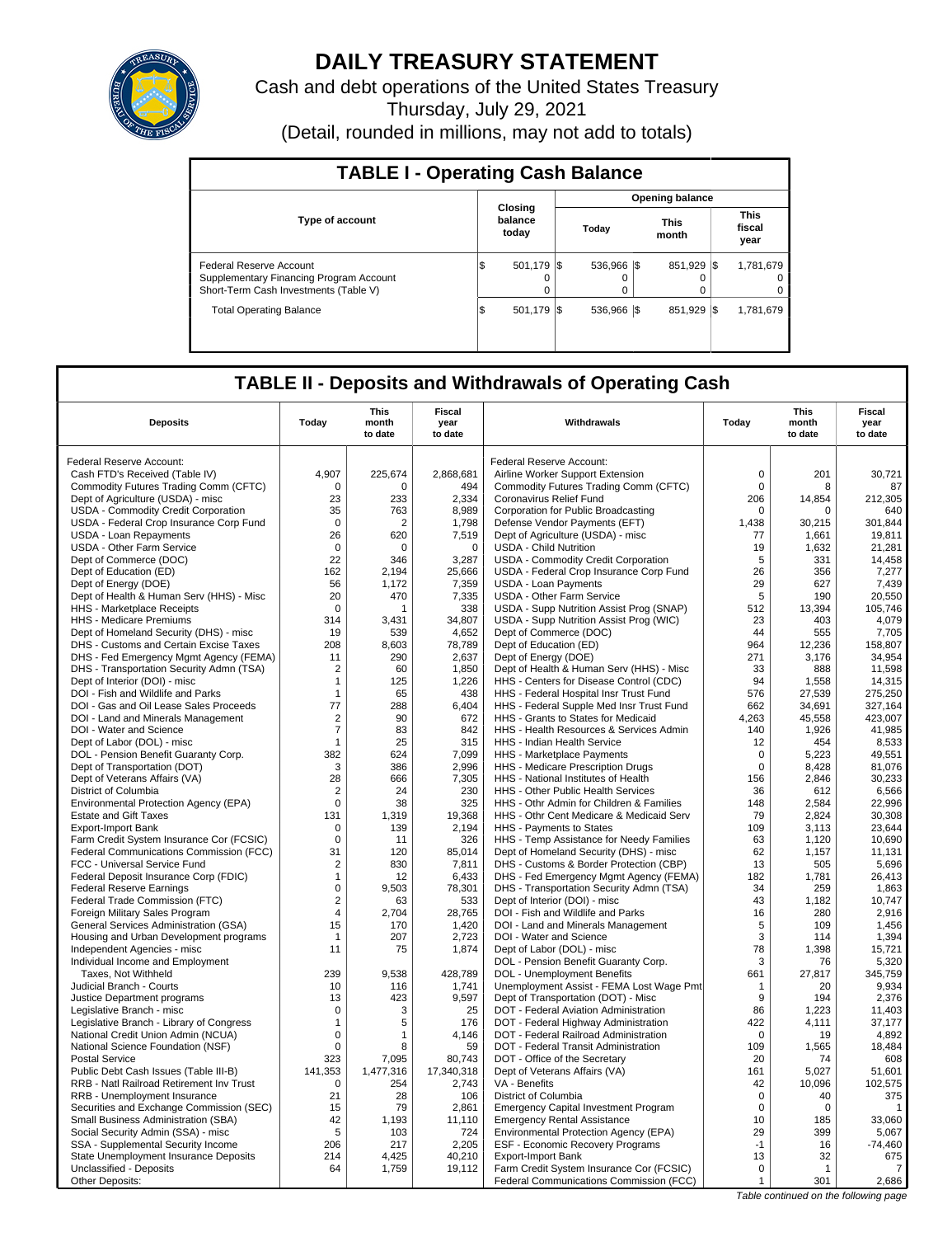|                                                                                                                                    | <b>TABLE II cont. - Deposits and Withdrawals of Operating Cash</b> |                                 |                                         |                                                                                                                              |                    |                                              |                            |  |  |  |
|------------------------------------------------------------------------------------------------------------------------------------|--------------------------------------------------------------------|---------------------------------|-----------------------------------------|------------------------------------------------------------------------------------------------------------------------------|--------------------|----------------------------------------------|----------------------------|--|--|--|
| <b>Deposits</b>                                                                                                                    | Today                                                              | <b>This</b><br>month<br>to date | Fiscal<br>year<br>to date               | Withdrawals                                                                                                                  | Today              | <b>This</b><br>month<br>to date              | Fiscal<br>year<br>to date  |  |  |  |
| Thrift Savings Plan Transfer                                                                                                       | 113                                                                | 2,748                           | 39,526                                  | FCC - Universal Service Fund                                                                                                 | 450                | 664                                          | 7,249                      |  |  |  |
|                                                                                                                                    |                                                                    |                                 |                                         | Federal Deposit Insurance Corp (FDIC)                                                                                        | $\overline{2}$     | 51                                           | 792                        |  |  |  |
|                                                                                                                                    |                                                                    |                                 |                                         | Federal Employees Insurance Payments                                                                                         | 211                | 7,216                                        | 73,625                     |  |  |  |
|                                                                                                                                    |                                                                    |                                 |                                         | Federal Salaries (EFT)                                                                                                       | 842                | 16,519                                       | 172,792                    |  |  |  |
|                                                                                                                                    |                                                                    |                                 |                                         | Federal Trade Commission (FTC)                                                                                               | $\mathbf{1}$       | 21                                           | 453                        |  |  |  |
|                                                                                                                                    |                                                                    |                                 |                                         | General Services Administration (GSA)                                                                                        | 74                 | 2,207                                        | 22,241                     |  |  |  |
|                                                                                                                                    |                                                                    |                                 |                                         | Housing and Urban Development programs                                                                                       | 111                | 6,018                                        | 59,840                     |  |  |  |
|                                                                                                                                    |                                                                    |                                 |                                         | Independent Agencies - misc                                                                                                  | 16                 | 324                                          | 3,213                      |  |  |  |
|                                                                                                                                    |                                                                    |                                 |                                         | <b>Interest on Treasury Securities</b>                                                                                       | $\Omega$           | 4,440                                        | 225,055                    |  |  |  |
|                                                                                                                                    |                                                                    |                                 |                                         | IRS - Advanced Child Tax Credit (EFT)                                                                                        | $\mathbf 0$        | 12,736                                       | 12,736                     |  |  |  |
|                                                                                                                                    |                                                                    |                                 |                                         | IRS - Economic Impact Payments (EFT)                                                                                         | $\mathbf{1}$       | 1,358                                        | 441,689                    |  |  |  |
|                                                                                                                                    |                                                                    |                                 |                                         | IRS Tax Refunds Business (EFT)                                                                                               | 120                | 2,842                                        | 26,592                     |  |  |  |
|                                                                                                                                    |                                                                    |                                 |                                         | IRS Tax Refunds Individual (EFT)                                                                                             | 155                | 15,920                                       | 318,611                    |  |  |  |
|                                                                                                                                    |                                                                    |                                 |                                         | Judicial Branch - Courts                                                                                                     | $\overline{2}$     | 131                                          | 1,478                      |  |  |  |
|                                                                                                                                    |                                                                    |                                 |                                         | Justice Department programs                                                                                                  | 81                 | 1.763                                        | 17,521                     |  |  |  |
|                                                                                                                                    |                                                                    |                                 |                                         | Legislative Branch - misc                                                                                                    | $\mathbf{1}$       | 84                                           | 1,040                      |  |  |  |
|                                                                                                                                    |                                                                    |                                 |                                         | Legislative Branch - Library of Congress                                                                                     | $\overline{2}$     | 26                                           | 641                        |  |  |  |
|                                                                                                                                    |                                                                    |                                 |                                         | <b>NASA</b>                                                                                                                  | $\mathbf 0$        | 1,415                                        | 16,470                     |  |  |  |
|                                                                                                                                    |                                                                    |                                 |                                         | National Credit Union Admin (NCUA)                                                                                           | $\Omega$           | 7                                            | 1,845                      |  |  |  |
|                                                                                                                                    |                                                                    |                                 |                                         | National Science Foundation (NSF)                                                                                            | 41                 | 730                                          | 5,504                      |  |  |  |
|                                                                                                                                    |                                                                    |                                 |                                         | Postal Service Money Orders and Other                                                                                        | 91                 | 2.946                                        | 35,343                     |  |  |  |
|                                                                                                                                    |                                                                    |                                 |                                         | Public Debt Cash Redemp. (Table III-B)                                                                                       | 163,072            | 1,531,176                                    | 16, 152, 879               |  |  |  |
|                                                                                                                                    |                                                                    |                                 |                                         | Railroad Retirement Board (RRB) - misc                                                                                       | 0                  | 4                                            | 41                         |  |  |  |
|                                                                                                                                    |                                                                    |                                 |                                         | <b>RRB - Benefit Payments</b>                                                                                                | $\mathbf{1}$       | 1,166                                        | 11,719                     |  |  |  |
|                                                                                                                                    |                                                                    |                                 |                                         | Securities and Exchange Commission (SEC)                                                                                     | $\mathbf{1}$       | 121                                          | 1,006                      |  |  |  |
|                                                                                                                                    |                                                                    |                                 |                                         | Small Business Administration (SBA)                                                                                          | 5,148              | 72,359                                       | 546,050                    |  |  |  |
|                                                                                                                                    |                                                                    |                                 |                                         | Social Security Admin (SSA) - misc                                                                                           | 19                 | 359                                          | 3,868                      |  |  |  |
|                                                                                                                                    |                                                                    |                                 |                                         | SSA - Benefits Payments                                                                                                      | $1/-4$             | 84,068                                       | 831,344                    |  |  |  |
|                                                                                                                                    |                                                                    |                                 |                                         |                                                                                                                              | 0                  |                                              | 45,646                     |  |  |  |
|                                                                                                                                    |                                                                    |                                 |                                         | SSA - Supplemental Security Income<br><b>Transportation Services</b>                                                         | $\Omega$           | 4,501<br>$\Omega$                            | $\Omega$                   |  |  |  |
|                                                                                                                                    |                                                                    |                                 |                                         | Other Withdrawals:                                                                                                           |                    |                                              |                            |  |  |  |
|                                                                                                                                    |                                                                    |                                 |                                         | Agency for Internat'l Development                                                                                            | 367                | 3,754                                        | 18,358                     |  |  |  |
|                                                                                                                                    |                                                                    |                                 |                                         | <b>State Department</b>                                                                                                      | 256                | 2,575                                        | 14,608                     |  |  |  |
|                                                                                                                                    |                                                                    |                                 |                                         | Thrift Savings Plan Transfer                                                                                                 | 855                | 22,833                                       | 67,148                     |  |  |  |
|                                                                                                                                    |                                                                    |                                 |                                         | Unclassified                                                                                                                 | 1,007              | 21,743                                       | 279,465                    |  |  |  |
| <b>Total Other Deposits</b><br>Change in Balance of Uncollected                                                                    | 113                                                                | 6,683                           | 70,319                                  | Total, Other Withdrawals                                                                                                     | 2,485              | 73,600                                       | 637,855                    |  |  |  |
| Funds                                                                                                                              | 0                                                                  | 0                               | 0                                       |                                                                                                                              |                    |                                              |                            |  |  |  |
| <b>Transfers from Depositaries</b>                                                                                                 | 0                                                                  | $\Omega$                        | 0                                       | <b>Transfers to Depositaries</b>                                                                                             | $\Omega$           | $\Omega$                                     | $\Omega$                   |  |  |  |
| <b>Total Federal Reserve Account</b>                                                                                               | 149.128                                                            | 1,771,211                       | 21,334,134                              | <b>Total Federal Reserve Account</b>                                                                                         | 184,915            | 2,121,961                                    | 22,614,633                 |  |  |  |
| Short-Term Cash Investments:<br><b>Transfers from Federal Reserve Account</b><br>(Table V)<br>Total Deposits (excluding transfers) | $\Omega$<br>\$                                                     | 0                               | 0<br>149,128 \$ 1,771,211 \$ 21,334,134 | Short-Term Cash Investments:<br>Transfers to Federal Reserve Account<br>(Table V)<br>Total Withdrawals (excluding transfers) | 0<br>Ŝ.            | $\Omega$<br>184,915 \$2,121,961 \$22,614,633 |                            |  |  |  |
|                                                                                                                                    |                                                                    |                                 |                                         |                                                                                                                              |                    |                                              |                            |  |  |  |
|                                                                                                                                    |                                                                    |                                 |                                         | Net Change in Operating Cash Balance                                                                                         | $-35,787$ \$<br>\$ |                                              | $-350,749$ \$ $-1,280,500$ |  |  |  |

|                                               |  |                       |                                 |  |                           |                                       |     |              |                                 |  | See Footnote              |
|-----------------------------------------------|--|-----------------------|---------------------------------|--|---------------------------|---------------------------------------|-----|--------------|---------------------------------|--|---------------------------|
| <b>TABLE III-A - Public Debt Transactions</b> |  |                       |                                 |  |                           |                                       |     |              |                                 |  |                           |
| <b>Issues</b>                                 |  | Today                 | <b>This</b><br>month<br>to date |  | Fiscal<br>year<br>to date | <b>Redemptions</b>                    |     | Todav        | <b>This</b><br>month<br>to date |  | Fiscal<br>year<br>to date |
| Marketable:                                   |  |                       |                                 |  |                           | Marketable:                           |     |              |                                 |  |                           |
| Bills:                                        |  |                       |                                 |  |                           | <b>Bills</b>                          | l\$ | $161,102$ \$ | $1,412,229$ \$                  |  | 13,857,041                |
| <b>Regular Series</b>                         |  | $118,106$ $\sqrt{\$}$ | $979,250$ \$                    |  | 9,010,127                 | <b>Notes</b>                          |     | ŋ            | 75,746                          |  | 1,783,253                 |
| <b>Cash Management Series</b>                 |  | 20,001                | 300,013                         |  | 3,960,134                 | <b>Bonds</b>                          |     |              |                                 |  | 20,143                    |
| <b>Notes</b>                                  |  |                       | 111,801                         |  | 3,374,796                 | <b>Federal Financing Bank</b>         |     | 0            |                                 |  | 1,209                     |
| <b>Bonds</b>                                  |  |                       | 27,951                          |  | 563,524                   | Nonmarketable:                        |     |              |                                 |  |                           |
| Inflation-Protected Securities Increment      |  | 407                   | 12,007                          |  | 60,197                    | United States Savings Securities      |     | 33           | 815                             |  | 8,758                     |
| Federal Financing Bank                        |  |                       | O                               |  | $\Omega$                  | <b>Government Account Series</b>      |     | 423,172      | 8,598,330                       |  | 88,136,806                |
| Nonmarketable:                                |  |                       |                                 |  |                           | Hope Bonds                            |     |              |                                 |  | $\Omega$                  |
| United States Savings Securities:             |  |                       |                                 |  |                           | <b>Domestic Series</b>                |     |              |                                 |  | 71,549                    |
| Cash Issue Price                              |  | 6                     | 163                             |  | 1,226                     | Foreign Series                        |     | $\Omega$     |                                 |  | 0                         |
| Interest Increment                            |  |                       | 365                             |  | 3,260                     | <b>State and Local Series</b>         |     | 15           | 7,148                           |  | 72,160                    |
| Government Account Series                     |  | 420,989               | 8,573,591                       |  | 88,390,863                | Other                                 |     | 1,922        | 35,237                          |  | 339,975                   |
| Hope Bonds                                    |  |                       |                                 |  |                           |                                       |     |              |                                 |  |                           |
| <b>Domestic Series</b>                        |  |                       |                                 |  | 20                        |                                       |     |              |                                 |  |                           |
| <b>Foreign Series</b>                         |  |                       |                                 |  |                           |                                       |     |              |                                 |  |                           |
| State and Local Series                        |  | 1,334                 | 19,791                          |  | 100,951                   |                                       |     |              |                                 |  |                           |
| Other                                         |  | 1,929                 | 35,266                          |  | 340,533                   | <b>Total Redemptions</b>              |     |              | 586,244 \$10,129,505 \$         |  | 104,290,893               |
| <b>Total Issues</b>                           |  |                       | 562,774 \$10,060,199 \$         |  | 105,805,632               | Net Change in Public Debt Outstanding |     | $-23,471$    | $-69,306$ \\$                   |  | 1,514,739                 |
|                                               |  |                       |                                 |  |                           |                                       |     |              |                                 |  |                           |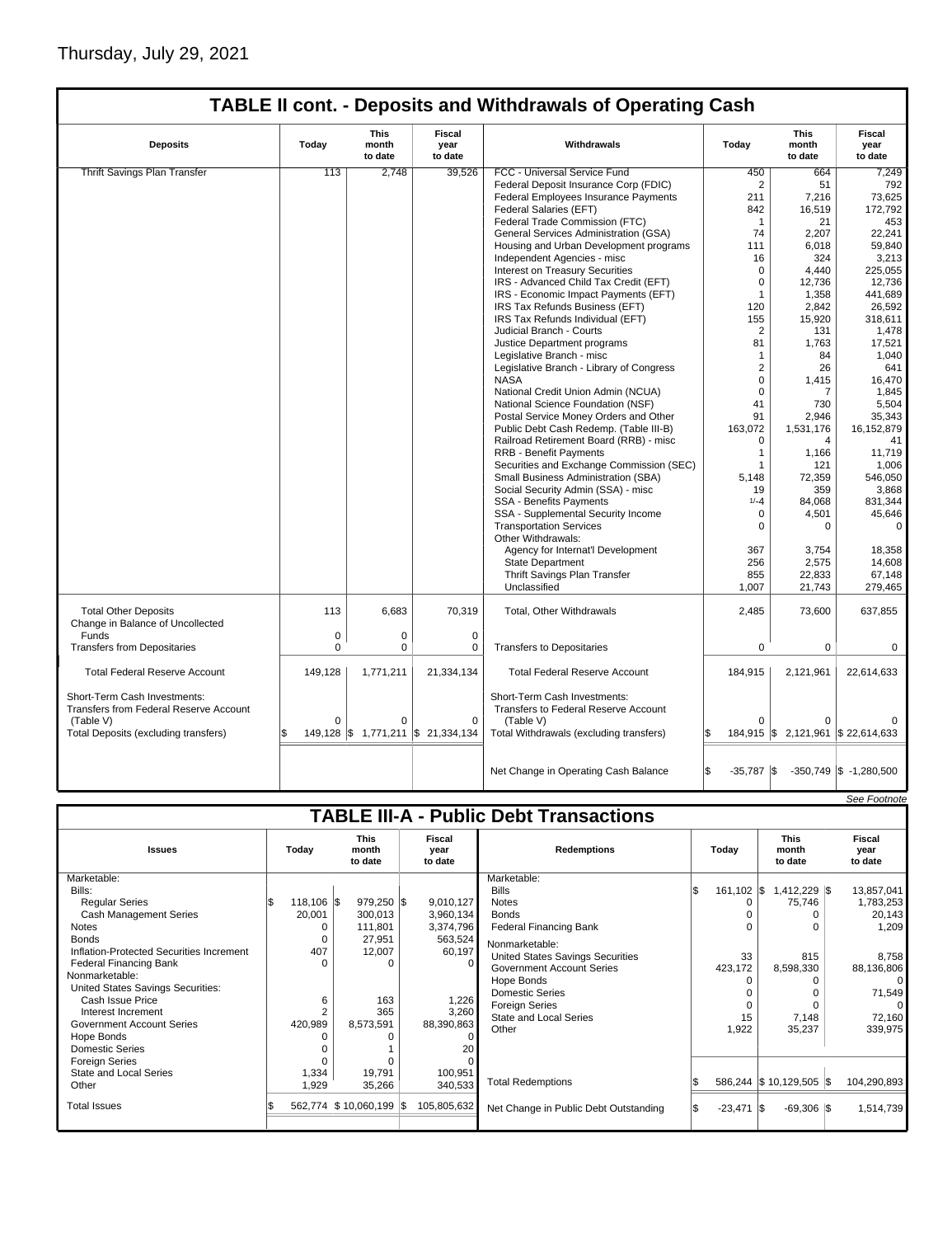| <b>TABLE III-B - Adjustment of Public Debt</b><br><b>Transactions to Cash Basis</b>                                                                                                                                                                                                                                                                                                              |     |                                                                 |                                                                                           |                                                            |  |  |  |  |  |
|--------------------------------------------------------------------------------------------------------------------------------------------------------------------------------------------------------------------------------------------------------------------------------------------------------------------------------------------------------------------------------------------------|-----|-----------------------------------------------------------------|-------------------------------------------------------------------------------------------|------------------------------------------------------------|--|--|--|--|--|
| <b>Transactions</b>                                                                                                                                                                                                                                                                                                                                                                              |     | Today                                                           | <b>This</b><br>month<br>to date                                                           | Fiscal<br>year<br>to date                                  |  |  |  |  |  |
| Public Debt Cash Issues:<br>Public Debt Issues (Table III-A)<br>Premium on New Issues<br>Discount on New Issues:<br>Bills (-)<br>Bonds and Notes (-)<br>Federal Financing Bank (-)<br>Government Account Transactions (-)<br>Hope Bonds (-)<br>Interest Increment on United States<br>Savings Securities (-)<br>Inflation-Protected Securities Increment<br><b>Total Public Debt Cash Issues</b> | \$  | 562,774<br>0<br>23<br>$\Omega$<br>U<br>420,989<br>n<br>2<br>407 | \$10,060,199 \$105,805,632<br>3,376<br>193<br>103<br>O<br>8,573,591<br>0<br>365<br>12,007 | 17,593<br>2,520<br>27,121<br>88,390,863<br>3.260<br>59,142 |  |  |  |  |  |
| Deposited in Federal Reserve Account<br>Public Debt Cash Redemptions:                                                                                                                                                                                                                                                                                                                            | S.  | 141,353                                                         | l\$<br>1,477,316                                                                          | \$17,340,318                                               |  |  |  |  |  |
| Public Debt Redemptions (Table III-A)<br>Premium on Debt Buyback Operation<br>Discount on Debt Buyback Operation (-)<br>Federal Financing Bank (-)<br>Government Account Transactions (-)<br>Hope Bonds (-)                                                                                                                                                                                      | l\$ | 586,244<br>O<br>0<br>0<br>423,172<br>$\Omega$                   | \$10,129,505<br>O<br>o<br>0<br>8,598,330<br>0                                             | \$104,290,893<br>ŋ<br>1,209<br>88,136,806<br>O             |  |  |  |  |  |
| <b>Total Public Debt Cash Redemptions</b><br>Withdrawn from Federal Reserve Acct.                                                                                                                                                                                                                                                                                                                | l\$ | 163.072                                                         | $\frac{1}{3}$ 1.531.176 $\frac{1}{3}$ 16,152,879                                          |                                                            |  |  |  |  |  |

| <b>TABLE III-C - Debt Subject to Limit</b>                                        |                           |                                                                                                     |                           |                           |  |  |  |  |  |
|-----------------------------------------------------------------------------------|---------------------------|-----------------------------------------------------------------------------------------------------|---------------------------|---------------------------|--|--|--|--|--|
|                                                                                   | Closing                   | Opening balance                                                                                     |                           |                           |  |  |  |  |  |
| <b>Balance Transactions</b>                                                       | balance<br>today          | Today                                                                                               | <b>This</b><br>month      | Fiscal<br>year            |  |  |  |  |  |
| Debt Held by the Public<br>Intragovernmental Holdings<br><b>Total Public Debt</b> | \$22,267,030<br>6,193,100 | \$22,289,102<br>6,194,499                                                                           | \$22,329,823<br>6,199,613 | \$21,018,952<br>5,926,439 |  |  |  |  |  |
| Outstanding<br>Less: Debt Not<br>Subject to Limit:                                | 28,460,130                | 28,483,600                                                                                          | 28,529,436                | 26,945,391                |  |  |  |  |  |
| Other Debt                                                                        | 478                       | 478                                                                                                 | 478                       | 478                       |  |  |  |  |  |
| <b>Unamortized Discount</b>                                                       | 21,235                    | 21,223                                                                                              | 21,376                    | 17,271                    |  |  |  |  |  |
| <b>Federal Financing Bank</b>                                                     | 6,053                     | 6,053                                                                                               | 6,053                     | 7,262                     |  |  |  |  |  |
| Hope Bonds                                                                        | 0                         | O                                                                                                   | 0                         | o                         |  |  |  |  |  |
| Plus: Other Debt Subject to Limit<br>Guaranteed Debt of                           |                           |                                                                                                     |                           |                           |  |  |  |  |  |
| Government Agencies                                                               | $\Omega$                  | $\Omega$                                                                                            | $\Omega$                  | $\Omega$                  |  |  |  |  |  |
| <b>Total Public Debt</b>                                                          |                           |                                                                                                     |                           |                           |  |  |  |  |  |
| Subject to Limit                                                                  |                           | $\frac{1}{2}$ 28,432,364 $\frac{1}{2}$ 28,455,846 $\frac{1}{2}$ 28,501,528 $\frac{1}{2}$ 26,920,380 |                           |                           |  |  |  |  |  |
| <b>Statutory Debt Limit</b>                                                       | SUSP-1                    | SUSP-1                                                                                              | SUSP-1                    | SUSP-1                    |  |  |  |  |  |
|                                                                                   |                           |                                                                                                     |                           | See Footpote              |  |  |  |  |  |

| <b>TABLE IV - Federal Tax Deposits</b>                                                                                                                                                                                                        |     |                                                          |     |                                                         |     |                                                                      |  |  |
|-----------------------------------------------------------------------------------------------------------------------------------------------------------------------------------------------------------------------------------------------|-----|----------------------------------------------------------|-----|---------------------------------------------------------|-----|----------------------------------------------------------------------|--|--|
| <b>Classification</b>                                                                                                                                                                                                                         |     | Today                                                    |     | <b>This</b><br>month<br>to date                         |     | Fiscal<br>year<br>to date                                            |  |  |
| Withheld Income and Employment Taxes<br>Individual Income Taxes<br><b>Railroad Retirement Taxes</b><br><b>Excise Taxes</b><br><b>Corporation Income Taxes</b><br><b>Federal Unemployment Taxes</b><br>Estate and Gift Taxes & Misc IRS Rcpts. | l\$ | 2,944<br>208<br>5<br>1,952<br>45<br>20<br>$\overline{2}$ | l\$ | 206,219<br>6,501<br>426<br>7,037<br>15,052<br>166<br>73 | l\$ | 2,257,698<br>326,735<br>4,363<br>58,822<br>305,433<br>5,651<br>4,424 |  |  |
| Total                                                                                                                                                                                                                                         | \$  | 5,175                                                    | I\$ | 235,474                                                 | l\$ | 2,963,125                                                            |  |  |
| Cash Federal Tax Deposits:<br><b>Direct</b><br><b>Through Depositaries</b>                                                                                                                                                                    | \$  | 685<br>4,223                                             | l\$ | 2,681<br>222,993                                        | 1\$ | 25,447<br>2,843,234                                                  |  |  |
| <b>Total Cash FTD's</b>                                                                                                                                                                                                                       | Ŝ.  | 4,907                                                    | l\$ | 225,674                                                 | l\$ | 2,868,681                                                            |  |  |
| <b>Inter-agency Transfers</b>                                                                                                                                                                                                                 |     | 268                                                      |     | 9,800                                                   |     | 94,444                                                               |  |  |
| Total                                                                                                                                                                                                                                         | l\$ | 5,175                                                    | 1\$ | $235,474$ \$                                            |     | 2,963,125                                                            |  |  |
|                                                                                                                                                                                                                                               |     |                                                          |     |                                                         |     |                                                                      |  |  |

| <b>TABLE V - Short-Term Cash Investments</b> |                           |          |                 |       |  |  |  |  |
|----------------------------------------------|---------------------------|----------|-----------------|-------|--|--|--|--|
|                                              | <b>Type of Depositary</b> |          |                 |       |  |  |  |  |
| <b>Balance Transactions</b>                  |                           |          |                 | Total |  |  |  |  |
|                                              | А                         | в        | С               |       |  |  |  |  |
| Opening Balance Today<br>Deposits:           | 0                         | I\$<br>0 | I\$<br>$\Omega$ | I\$   |  |  |  |  |
| <b>Transfers to Depositaries</b>             | O                         | O        | 0               |       |  |  |  |  |
| <b>Special Direct Investment</b>             | Ω                         | Ω        | 0               |       |  |  |  |  |
| <b>Term Investment</b>                       | 0                         | O        | 0               |       |  |  |  |  |
| Repo Investment                              | n                         | n        | U               |       |  |  |  |  |
| Withdrawals:                                 |                           |          |                 |       |  |  |  |  |
| <b>Treasury Initiated</b>                    | O                         | 0        | 0               |       |  |  |  |  |
| Depositary Initiated                         | Ω                         | Ω        | 0               |       |  |  |  |  |
| <b>Special Direct Investment</b>             | Ω                         |          | 0               |       |  |  |  |  |
| <b>Term Investment</b>                       | ი                         | Ω        | 0               |       |  |  |  |  |
| Repo Investment                              | 0                         | 0        | 0               |       |  |  |  |  |
|                                              |                           |          |                 |       |  |  |  |  |
| Closing Balance Today                        | 0                         | IS.<br>0 | S<br>0          | l\$   |  |  |  |  |

| <b>TABLE VI - Income Tax Refunds Issued</b> |     |       |    |                                 |  |                           |  |  |  |
|---------------------------------------------|-----|-------|----|---------------------------------|--|---------------------------|--|--|--|
| Classification                              |     | Today |    | <b>This</b><br>month<br>to date |  | Fiscal<br>year<br>to date |  |  |  |
| IRS - Advanced Child Tax Credit (Checks)    | l\$ | 0     | 13 | $1,992$ \\$                     |  | 1,992                     |  |  |  |
| IRS - Advanced Child Tax Credit (EFT)       |     | 0     |    | 12.736                          |  | 12,736                    |  |  |  |
| IRS - Economic Impact Payments (Checks)     |     | 2     |    | 1.336                           |  | 84.619                    |  |  |  |
| IRS - Economic Impact Payments (EFT)        |     | 1     |    | 1.358                           |  | 441,689                   |  |  |  |
| IRS Tax Refunds Business (Checks)           |     | 36    |    | 4.281                           |  | 52.568                    |  |  |  |
| IRS Tax Refunds Business (EFT)              |     | 120   |    | 2,842                           |  | 26,592                    |  |  |  |
| IRS Tax Refunds Individual (Checks)         |     | 71    |    | 4.474                           |  | 55.701                    |  |  |  |
| IRS Tax Refunds Individual (EFT)            |     | 155   |    | 15,920                          |  | 318,611                   |  |  |  |
|                                             |     |       |    |                                 |  |                           |  |  |  |

## **Daily Treasury Statement Footnotes:**

#### **General Footnotes and Statements:**

This statement summarizes the United States Treasury's cash and debt operations for the Federal Government. Treasury's operating cash is maintained in an account at the Federal Reserve Bank of New York and in short-term cash investments. Treasury minimized and then suspended its short-term cash investment program beginning in November 2008, but anticipates investing again when market conditions warrant. Major information sources include: Federal Reserve Banks, Treasury Regional Financial Centers, Internal Revenue Service Centers, various electronic systems, and information on the Public Debt. Information is presented on a modified cash basis. Deposits are reflected as received and withdrawals are reflected as processed.SOURCE: Bureau of the Fiscal Service, Department of the Treasury. Note: The Daily Treasury Statement (DTS) is available by 4:00 p.m. the following business day on the Fiscal Service website https://fiscal.treasury.gov/reports-statements/dts/. For more information, call the Cash Reporting Branch at 202-874-9789.

#### **TABLE II – Deposits and Withdrawals of Operating Cash**

1/Reported as a negative amount due to a return/reversal of \$9 million.